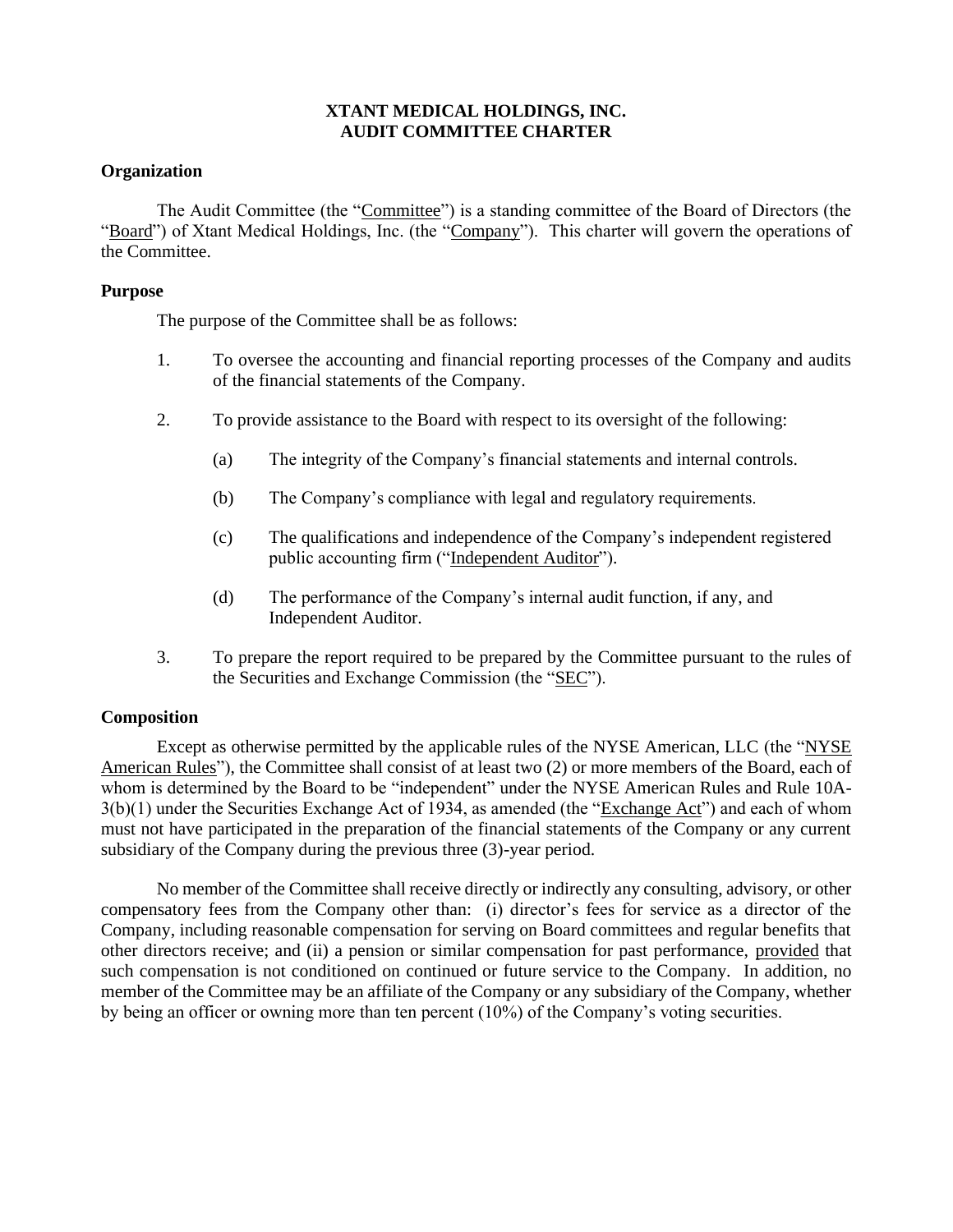#### **Qualifications**

All members of the Committee shall be able to read and understand fundamental financial statements (including a company's balance sheet, income statement, and cash flow statement) and at least one (1) member either must have past employment experience in finance accounting, requisite professional certification in accounting, or any other comparable experience or background that results in the member's financial sophistication (including being or having been a chief executive officer, chief financial officer, or other senior officer with financial oversight responsibilities) and be an "audit committee financial expert" under the requirements of the SEC. Committee members may enhance their familiarity with finance and accounting by participating in educational programs conducted by the Company or by an outside organization.

If a Committee member simultaneously serves on the audit committees of more than four (4) public companies, the Board must determine that such simultaneous service would not impair the ability of such member to effectively serve on the Committee.

#### **Appointment and Removal**

The members of the Committee shall be appointed by the Board. A member shall serve until such member's successor is duly elected and qualified or until such member's earlier resignation or removal. The members of the Committee may be removed, with or without cause, by a majority vote of the Board.

#### **Chair**

Unless a chair is elected by the full Board, the members of the Committee shall designate a chair (the "Chair") by the majority vote of the full Committee membership. The Chair will chair all regular sessions of the Committee and set the agendas for Committee meetings.

#### **Delegation to Subcommittees**

In fulfilling its responsibilities, the Committee shall be entitled to delegate any or all of its responsibilities to a subcommittee of the Committee.

### **Meetings**

The Committee shall meet as frequently as circumstances dictate, but not less frequently than quarterly. The Chair or a majority of the members of the Committee may call meetings of the Committee. Any one or more of the members of the Committee may participate in a meeting of the Committee by means of conference call or similar communication device by means of which all persons participating in the meeting can hear each other.

All non-management directors who are not members of the Committee may attend meetings of the Committee, but may not vote. In addition, the Committee may invite to its meetings any director, member of management of the Company, and such other persons as it deems appropriate in order to carry out its responsibilities. The Committee may also exclude from its meetings any persons it deems appropriate.

As part of its goal to foster open communication, the Committee shall regularly meet separately with each of management, the director of the internal auditing department, if any, and the Independent Auditor to discuss any matters that the Committee, the Independent Auditor, or the internal auditor, if any, believe would be appropriate to discuss privately. In addition, the Committee shall meet with the Independent Auditor and management to review the Company's financial statements in a manner consistent with that outlined in this Charter.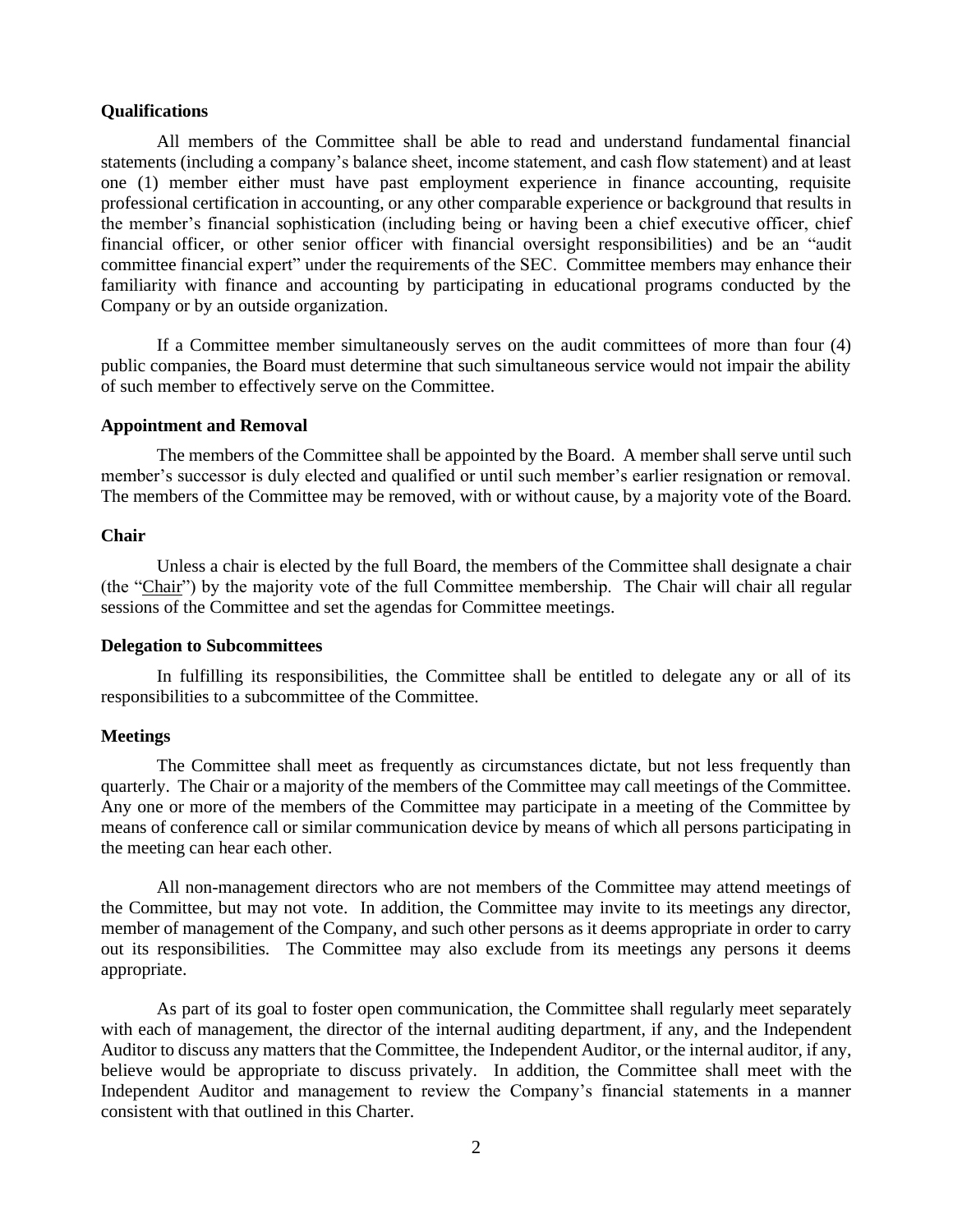#### **Duties and Responsibilities**

The Committee shall carry out the duties and responsibilities set forth below. These functions should serve as a guide with the understanding that the Committee may determine to carry out additional functions and adopt additional policies and procedures as may be appropriate in light of changing business, legislative, regulatory, legal, or other conditions. The Committee shall also carry out any other duties and responsibilities delegated to it by the Board from time to time related to the purposes of the Committee outlined in this Charter. The Committee may perform any functions it deems appropriate under applicable law, rules, or regulations, the Company's by-laws, and the resolutions or other directives of the Board, including review of any certification required to be reviewed in accordance with applicable law or regulations of the SEC.

In discharging its oversight role, the Committee is empowered to study or investigate any matter of interest or concern that the Committee deems appropriate. In this regard and as it otherwise deems appropriate, the Committee shall have the authority, without seeking Board approval, to engage and obtain advice and assistance from outside legal and other advisors as it deems necessary to carry out its duties. The Committee also shall have the authority to receive appropriate funding, as determined by the Committee, in its capacity as a committee of the Board, from the Company for the payment of compensation to any accounting firm engaged for the purpose of preparing or issuing an audit report or performing other audit, review, or attest services for the Company; to compensate any outside legal or other advisors engaged by the Committee; and to pay the ordinary administrative expenses of the Committee that are necessary or appropriate in carrying out its duties.

The Committee shall be given full access to all applicable books, records, facilities and personnel of the Company (including its corporate executives and internal auditor, if any), and the Board, corporate executives, and Independent Auditor as necessary to carry out these responsibilities. While acting within the scope of its stated purpose, the Committee shall have all the authority of the Board, except as otherwise limited by applicable law. Written materials, including key performance indicators and measures related to key business and financial risks, shall be received from the appropriate persons at least forty-eight (48) hours in advance of meeting dates, to the extent possible, to allow adequate time for Committee members to study the information.

Notwithstanding the foregoing, the Committee is not responsible for certifying the Company's financial statements or guaranteeing the Independent Auditor's report. The fundamental responsibility for the Company's financial statements and disclosures rests with management and the Independent Auditor. It also is the job of the Chief Executive Officer and senior management, rather than that of the Committee, to assess and manage the Company's exposure to risk.

### *Documents/Reports Review*

- 1. Discuss with management and the Independent Auditor, prior to public dissemination, the Company's annual audited financial statements and quarterly financial statements, including the Company's disclosures under "Management's Discussion and Analysis of Financial Condition and Results of Operations" and discuss with the Independent Auditors the matters required to be discussed by the applicable rules of Public Company Accounting Oversight Board (the "PCAOB").
- 2. Discuss with management and the Independent Auditor, prior to the Company's filing of any quarterly or annual report, (a) whether any significant deficiencies in the design or operation of internal control over financial reporting exist that could adversely affect the Company's ability to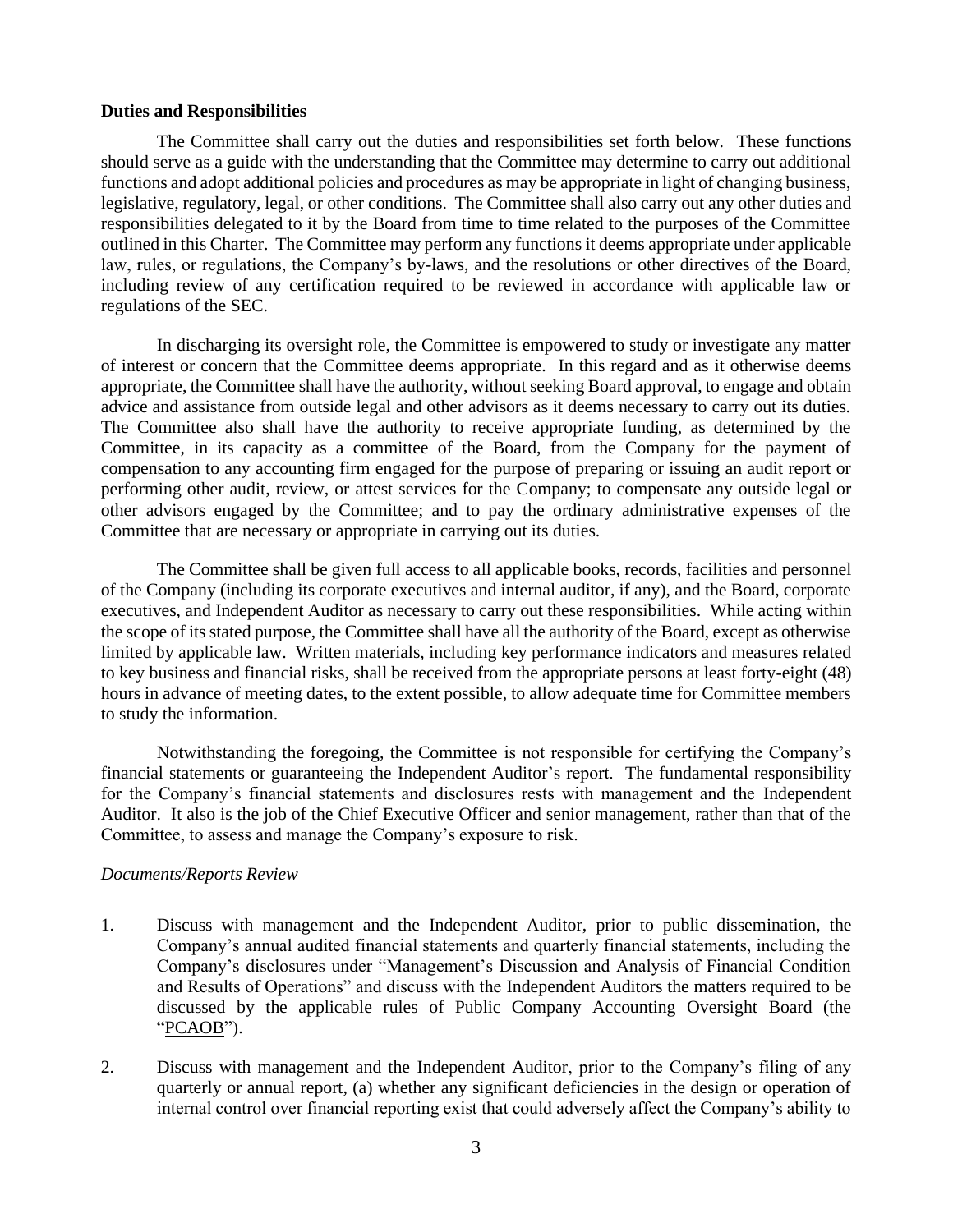record, process, summarize, and report financial data; (b) the existence of any material weaknesses in the Company's internal control over financial reporting; and (c) the existence of any fraud, whether or not material, that involves management or other employees who have a significant role in the Company's internal controls over financial reporting.

3. Discuss with management and the Independent Auditor the Company's earnings press releases (paying particular attention to the use of any "pro forma" or "adjusted" non-GAAP information), as well as financial information and earnings guidance provided to analysts and rating agencies.

## *Independent Auditors*

- 4. Appoint, retain, compensate, evaluate, and terminate any accounting firm engaged by the Company for the purpose of preparing or issuing an audit report or performing other audit, review, or attest services for the Company and, in its sole authority, approve all audit engagement fees and terms as well as all non-audit engagements with the accounting firm. The Committee may, in its discretion, seek stockholder ratification of the Independent Auditor it appoints.
- 5. Oversee the work of any accounting firm engaged by the Company for the purpose of preparing or issuing an audit report or performing other audit, review, or attest services for the Company, including resolving any disagreements between management and the Independent Auditor regarding financial reporting.
- 6. Direct the Company's Independent Auditor to review before filing with the SEC the Company's interim financial statements included in Quarterly Reports on Form 10-Q, using professional standards and procedures for conducting such reviews.
- 7. Pre-approve, or adopt procedures to pre-approve, all audit, audit related, tax, and other services permitted by law or applicable SEC regulations (including fee and cost ranges) to be performed by the Independent Auditor. Any pre-approved services that will involve fees or costs exceeding pre-approved levels will also require specific pre-approval by the Committee. Unless otherwise specified by the Committee in pre-approving a service, the pre-approval will be effective for the twelve (12)-month period following pre-approval. The Committee will not approve any non-audit services prohibited by applicable SEC regulations or any services in connection with a transaction initially recommended by the Independent Auditor, the purpose of which may be tax avoidance and the tax treatment of which may not be supported by the Internal Revenue Code and related regulations.
- 8. To the extent it deems it appropriate, delegate pre-approval authority to the Chair or any one or more other members of the Committee; provided that any member of the Committee who has exercised such delegation must report any such pre-approval decisions to the Committee at its next scheduled meeting. The Committee will not delegate the pre-approval of services to be performed by the Independent Auditor to management.
- 9. Require that the Independent Auditor, in conjunction with the Chief Financial Officer, be responsible for seeking pre-approval for providing services to the Company and that any request for pre-approval must inform the Committee about each service to be provided and must provide detail as to the particular service to be provided.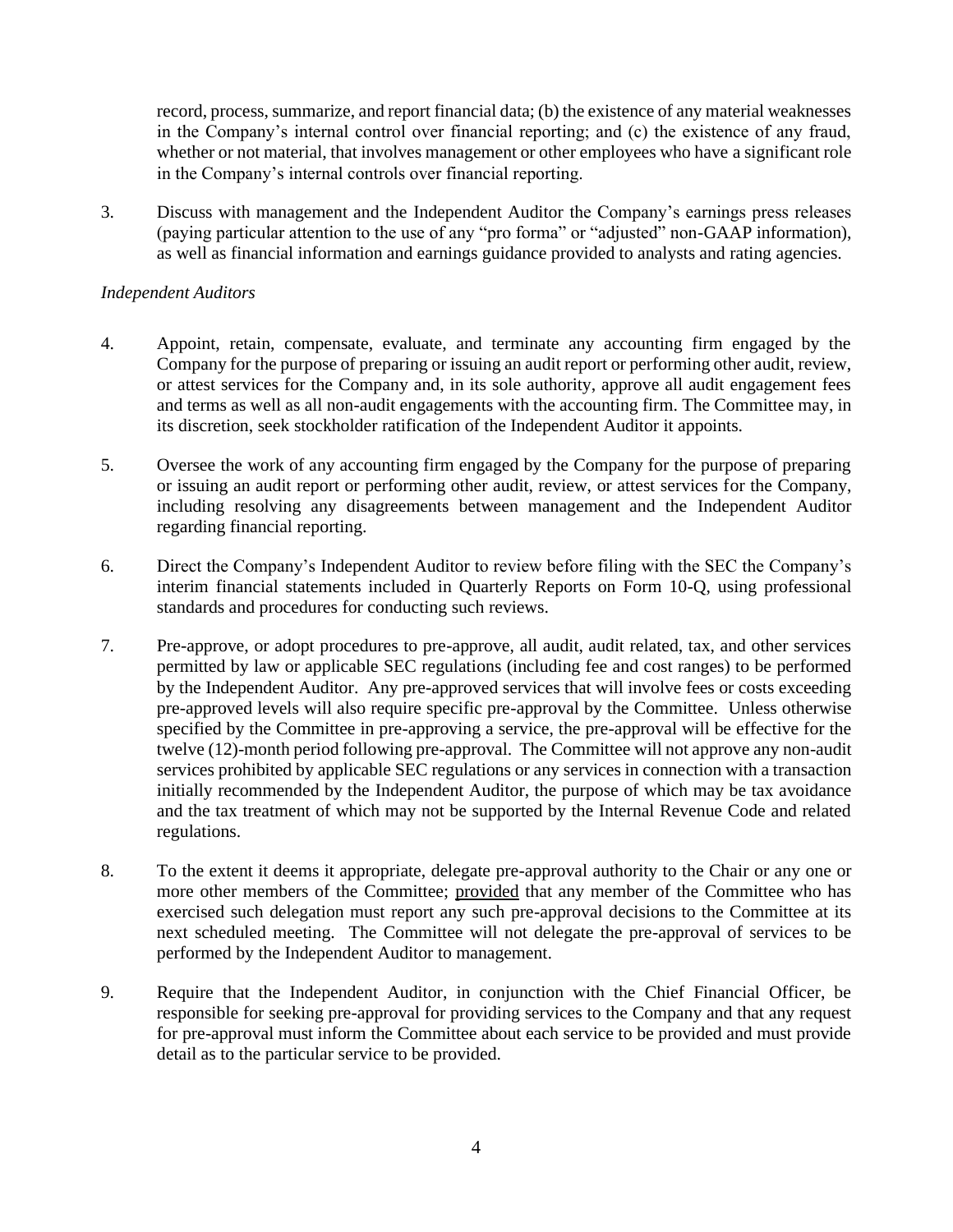- 10. Inform each accounting firm engaged for the purpose of preparing or issuing an audit report or to perform audit, review, or attest services for the Company that such firm shall report directly to the Committee.
- 11. Review, at least annually, the qualifications, performance, and independence of the Independent Auditor. In conducting its review and evaluation, the Committee should do the following:
	- (a) At least annually, obtain and review a report by the Company's Independent Auditor describing (i) the auditing firm's internal quality-control procedures; (ii) any material issues raised by the most recent internal quality-control review, or peer review, of the auditing firm, or by any inquiry or investigation by governmental or professional authorities, within the preceding five (5) years, respecting one or more independent audits carried out by the auditing firm, and any steps taken to deal with any such issues; and (iii) all relationships between the Independent Auditor and the Company.
	- (b) Ensure the rotation of the lead (or coordinating) audit partner at least every five (5) years, and consider whether there should be regular rotation of the audit firm itself.
	- (c) Confirm with the Independent Auditor that the lead (or coordinating) audit partner, the concurring (or reviewing) audit partner, and each other active audit engagement team partner satisfies the rotation requirements of Rule 2-01(c)(6) of Regulation S-X.
	- (d) Take into account the opinions of management and the Company's internal auditors (or other personnel responsible for the internal audit function).

## *Financial Reporting Process*

12. In consultation with the Independent Auditor, management, and the internal auditor, if any, review the integrity of the Company's financial reporting processes, both internal and external. In that connection, the Committee should obtain and discuss with management and the Independent Auditor reports from management and the Independent Auditor regarding (a) all critical accounting policies and practices to be used by the Company and the related disclosure of those critical accounting policies under "Management's Discussion and Analysis of Financial Condition and Results of Operations"; (b) any critical audit matters that have been identified by the Independent Auditor in connection with its audit of the Company's financial statements; (c) analyses prepared by management and/or the Independent Auditor setting forth significant financial reporting issues and judgments made in connection with the preparation of the financial statements, including all alternative treatments of financial information within generally accepted accounting principles that have been discussed with the Company's management, the ramifications of the use of the alternative disclosures and treatments, and the treatment preferred by the Independent Auditor; (d) all alternative treatments of financial statements within generally accepted accounting principles that have been discussed with the Company's management, the ramifications of the use of alternative disclosures and treatments, and the treatment preferred by the Independent Auditor; (e) major issues regarding accounting principles and financial statement presentations, including any significant changes in the Company's selection or application of accounting principles; (f) major issues as to the adequacy of the Company's internal controls and any specific audit steps adopted in light of material control deficiencies; (g) issues with respect to the design and effectiveness of the Company's disclosure controls and procedures, management's evaluation of those controls and procedures, and any issues relating to such controls and procedures during the most recent reporting period; (h) the effect of regulatory and accounting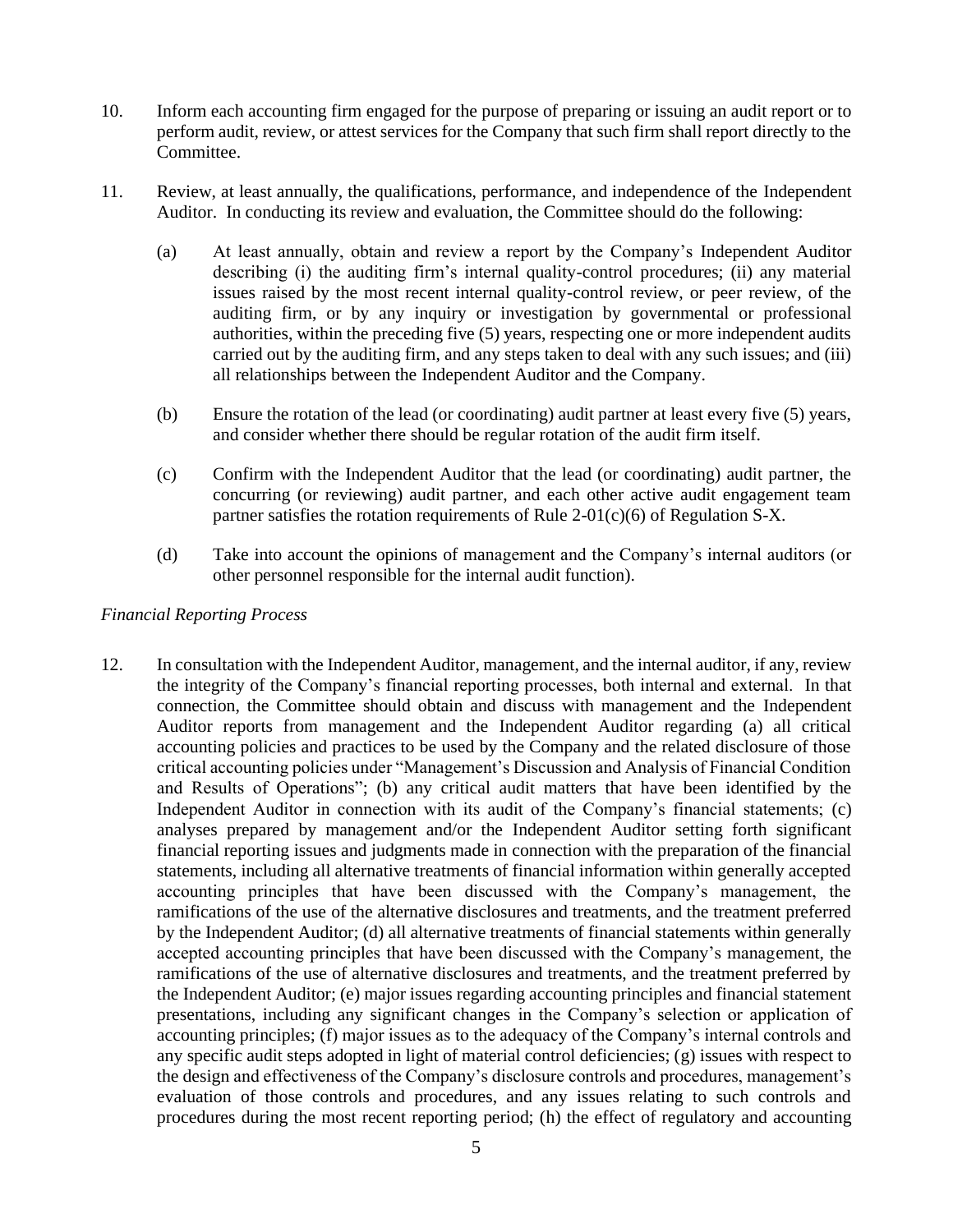initiatives, as well as off-balance sheet structures on the financial statements of the Company; (i) any significant matters arising from any audit, including audit problems and difficulties, whether raised by management, the internal auditor, if any, and the Independent Auditor, relating to the Company's financial statements; and (j) any other material written communications between the Independent Auditor and the Company's management, including any "management" letter or schedule of unadjusted differences.

- 13. Review periodically the effect of regulatory and accounting initiatives, as well as off-balance sheet structures, on the financial statements of the Company.
- 14. Review with the Independent Auditor any audit problems or difficulties encountered and management's response thereto. In this regard, the Committee will regularly review with the Independent Auditor: (a) any audit problems or other difficulties encountered by the auditor in the course of the audit work, including any restrictions on the scope of the Independent Auditor's activities or on access to requested information, and any significant disagreements with management, and (b) management's responses to such matters. Without excluding other possibilities, the Committee may review with the Independent Auditor: (i) any accounting adjustments that were noted or proposed by the auditor but were "passed" (as immaterial or otherwise), (ii) any communications between the audit team and the audit firm's national office respecting auditing or accounting issues presented by the engagement, and (iii) any "management" or "internal control" letter issued, or proposed to be issued, by the Independent Auditor to the Company.
- 15. Obtain from the Independent Auditor assurance that the audit of the Company's financial statements was conducted in a manner consistent with Section 10A of the Exchange Act, which sets forth procedures to be followed in any audit of financial statements required under the Exchange Act.
- 16. Recommend to the Board whether the audited annual financial statements should be included in the Company's Annual Report on Form 10-K.
- 17. Discuss the scope of the annual audit and review the form of the opinion the Independent Auditor proposes to issue.
- 18. Oversee the internal audit function by (i) determining the need for an internal audit function and establishing such function when deemed appropriate, (ii) reviewing and discussing with management, the Independent Auditor, and the senior internal auditor the scope of the internal audits and the personnel on the internal auditing staff; (iii) reviewing the appointment and replacement of the senior internal auditor; and (iv) reviewing the reports and recommendations to management prepared by the internal auditing staff and management's responses to such reports.

# *Legal Compliance/General*

19. Review periodically with management and the Company's counsel, any legal matter that (i) has a material effect on the Company's financial statements, (ii) any instance of material noncompliance with applicable legal requirements, and (iii) any instance of material non-compliance with the Company's business conduct policies. If appropriate under the circumstances, review and consider any such matter with other counsel selected by the Audit Committee.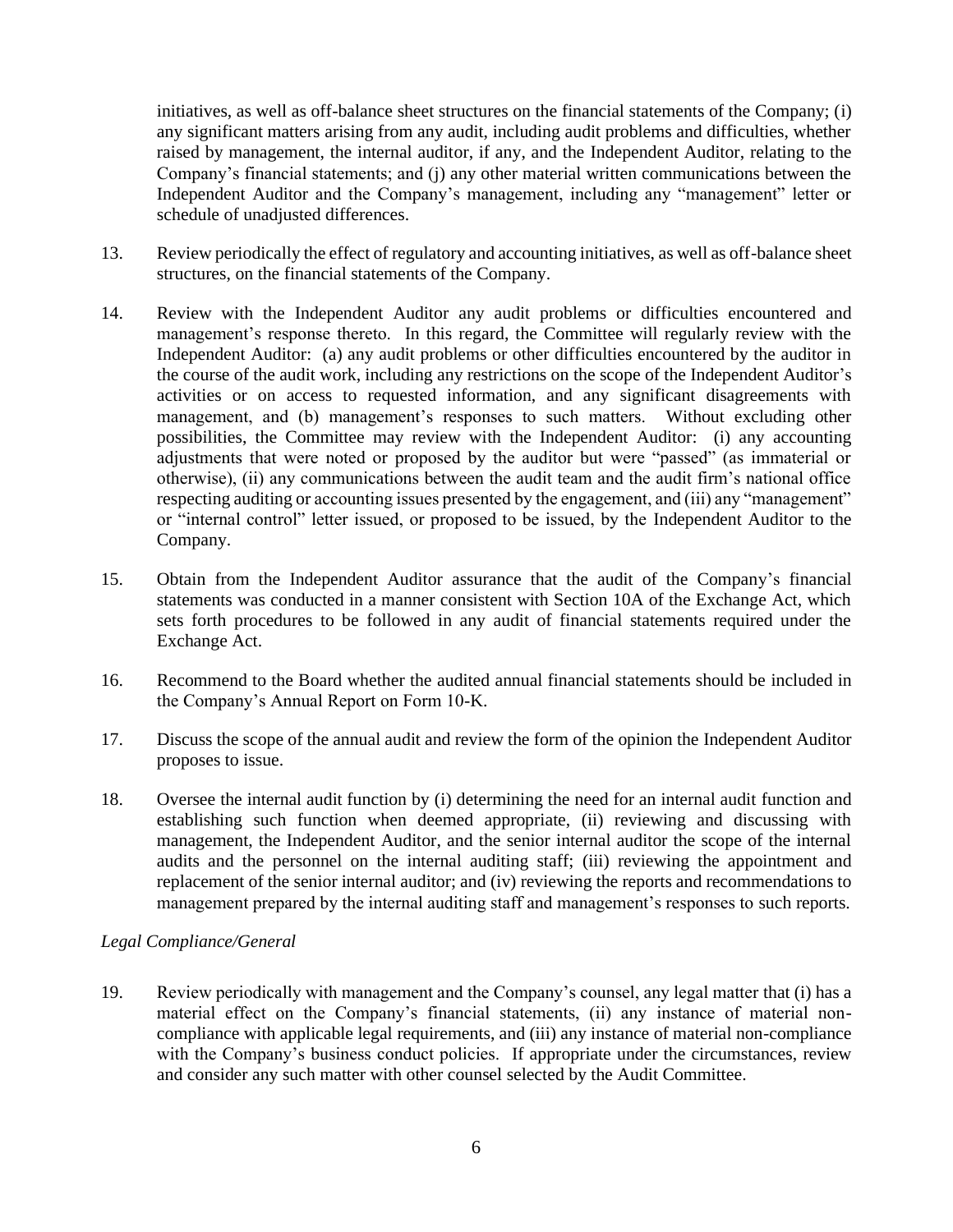- 20. Discuss with management and the Independent Auditor the Company's guidelines and policies with respect to risk assessment and risk management. The Committee will discuss the Company's major financial risk exposures and the steps management has taken to monitor and control such exposures. The Committee will review, at least annually, the Company's key risk management policies and insurance programs.
- 21. Set clear hiring policies for employees or former employees of the Independent Auditor. At a minimum, these policies will provide that any public accounting firm may not provide audit services to the Company if the Chief Executive Officer, Chief Financial Officer, Chief Accounting Officer, Controller, or any person serving in an equivalent position for the Company was employed by the audit firm and participated in any capacity in the audit of the Company within one (1) year of the initiation of the current audit.
- 22. Establish procedures for: (a) the receipt, retention, and treatment of complaints received by the Company regarding accounting, internal accounting controls, or auditing matters, and (b) the confidential, anonymous submission by employees of the Company of concerns regarding questionable accounting or auditing matters.
- 23. Unless specifically delegated by the Board to the Compensation Committee of the Board, review and approve all related party transactions (as specified in Item 404 of Regulation S-K) and review and make recommendations to the full Board, or approve, any contracts or other transactions with current or former executive officers of the Company, including consulting arrangements, employment agreements, change-in-control agreements, termination arrangements, and loans to employees made or guaranteed by the Company.
- 24. Oversee the integrity of the Company's information technology systems, processes and data, and periodically review and assess with management (i) the adequacy of controls and security for the Company's information technology systems, processes and data, and (ii) the Company's contingency plans in the event of a breakdown or security breach affecting the Company's information technology systems, it being understood that it is not possible to eliminate all such risks and that the Company will necessarily face a variety of risks with respect to information technology in the conduct of its business.
- 25. Oversee the Company's environmental, social and governance ("ESG") activities, including disclosures, and coordinate with and solicit input from the Compensation Committee in formulating the approach to the Company's ESG activities, including disclosures. In so doing, the Committee shall periodically review and discuss with management the type and presentation of the Company's key ESG disclosures and the adequacy and effectiveness of applicable internal controls related to such disclosures. The Committee's review of ESG disclosures may be done generally and need not review or approve each ESG disclosure in advance.
- 26. If necessary, institute special investigations with full access to all books, records, facilities and personnel of the Company.
- 27. Review and reassess the performance of the Committee and the adequacy of this Charter on an annual basis and recommend any changes to the Board.